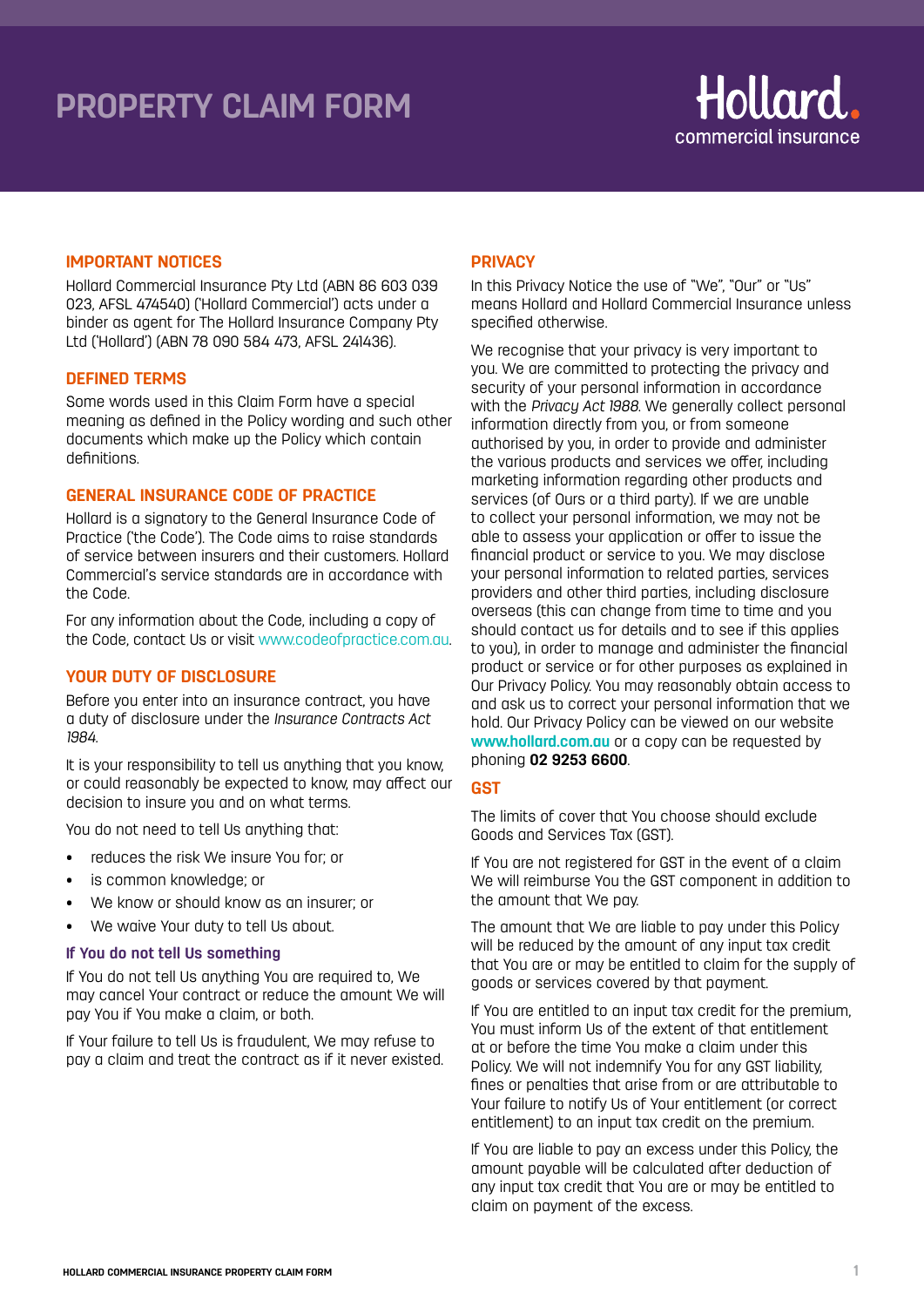

# **DISPUTE RESOLUTION PROCESS**

We welcome every opportunity to resolve any concerns You may have with Our products or service. In the first instance contact Your insurance broker.

If Your concern is still not resolved to Your satisfaction please contact Hollard Commercial at:

**Tel:** 02 9253 6600

**Email:** resolution@hollard.com.au

**Mail:** Locked Bag 2010, St Leonards, NSW 1590

Please refer to Your Policy or Hollard Commercial's Complaints Procedure for full details of Our Dispute Resolution Process.

The insurer for General Insurance products is The Hollard Insurance Company Pty Ltd (ABN 78 090 584 473, AFSL 241436) (Hollard). Hollard's Business Insurance products and services are provided by its agent Hollard Commercial Insurance Pty Ltd (ABN 86 603 039 023, AFSL 474540) (Hollard Commercial) acting under a binder of the insurer Hollard.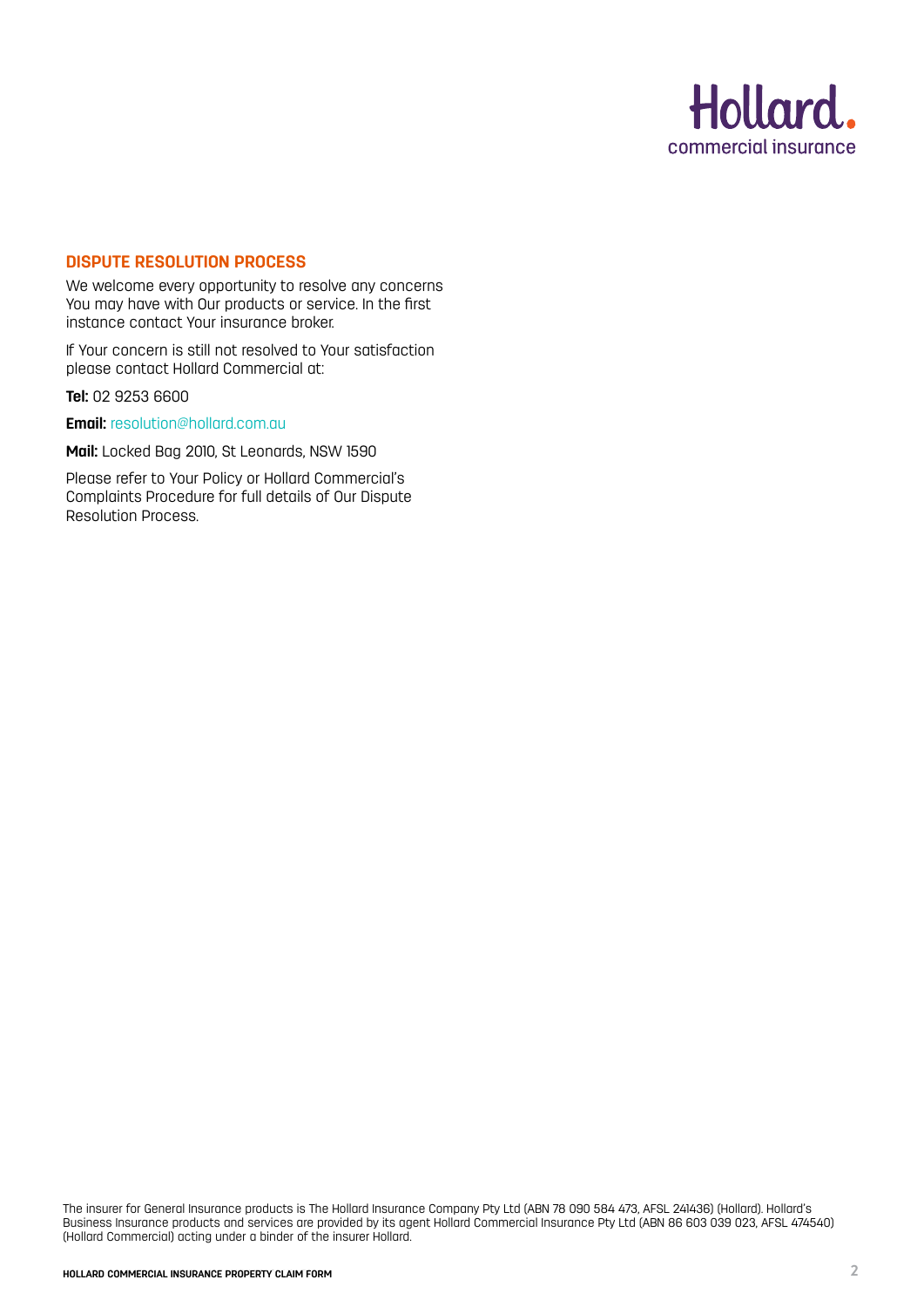# **PROPERTY CLAIM FORM**

The issue or acceptance of this form is not to be



construed as an admission of liability on the part of the company. Please provide complete details to the questions asked on this form. If there is insufficient space or your answers please attach a separate page. **1. YOUR DETAILS** Policy Number Name of Insured **Occupation** Post Code Phone Number Work/Mobile Number Email Address **2. INCIDENT DETAILS** Date of Occurence Time Where did the event occur? Post Code **3. POLICE** Have you reported the incident to the police?  $\Box$  No  $\Box$  Yes If Yes, provide details: Police Station Date and Time Reported Police Report Number Date reported to fi e brigade? **4. BURGLARY/THEFT** Was any part of the property broken into?  $\Box$  No  $\Box$  Yes If Yes, provide details: How was entry gained? **5. OWNERSHIP AND OTHER INSURANCE** Are you the sole owner of the damaged or lost property?  $\Box$  No  $\Box$  Yes If Yes, provide details: Name of Insurer

**6. RESPONSIBLE PARTY**

Do you know the name and address of the party that may be responsible for this incident? If you do, please provide details:

Name

Address

Post Code

Telephone Number

Postal Address

Who discovered the loss or damage?

When were the premises last occupied?

Date  $| / | / |$  Time am/pm

Were the premises securely locked?  $\Box$  No  $\Box$  Yes

Have steps been taken to improve security of the premises?  $\Box$  No  $\Box$  Yes

Please describe what happened?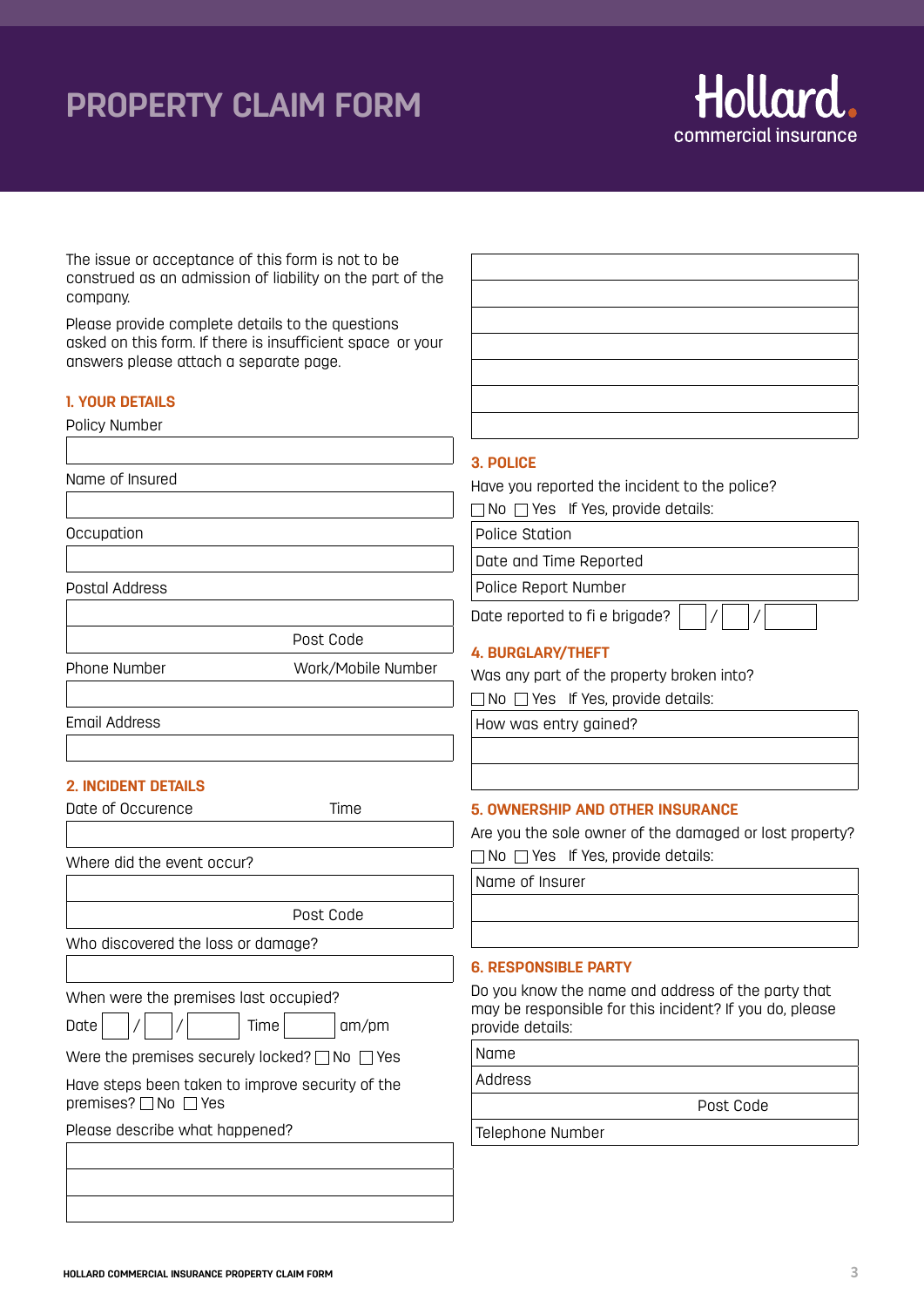

If damage caused by a vehicle please provide:

| Make             | Model  |
|------------------|--------|
| Registration No. | Colour |
| Name of Insurer  |        |

## **7. WITNESSES**

| Name             |           |  |
|------------------|-----------|--|
| Address          |           |  |
|                  | Post Code |  |
| Telephone Number |           |  |

## **8. SCHEDULE**

Please provide full details of your loss. If there is insufficient space be w please attach a separate piece of paper with the details.

| Description of property damaged/stolen/lost | Year<br>Purchased | Replacement<br>Value | Cost of Repairs<br>(if damaged) | Amount<br>claimed |
|---------------------------------------------|-------------------|----------------------|---------------------------------|-------------------|
|                                             |                   |                      |                                 |                   |
|                                             |                   |                      |                                 |                   |
|                                             |                   |                      |                                 |                   |
|                                             |                   |                      |                                 |                   |
|                                             |                   |                      |                                 |                   |
|                                             |                   |                      |                                 |                   |
|                                             |                   |                      |                                 |                   |
|                                             |                   |                      |                                 |                   |

To avoid delays in processing your claim, please attach all original repair invoices, receipts or replacement quotes to this form. Proof of ownership is required for stolen or lost items i.e. purchase invoices, receipts, valuations, operating manuals etc.

## **9. PREVIOUS CLAIMS**

In the last three years have you had any property damaged lost or stolen?

 $\Box$  No  $\Box$  Yes If Yes, provide details:

Name of Insurer

## **10. GOODS AND SERVICES TAX (GST)**

Please complete the declaration below and advise us of your GST status.

I/We declare that the items claimed on this form are used solely for:

 $\Box$  Private/Domestic purposes

 $\Box$  Business purposes

Please provide details if only part of your claim relates to property used for business purposes.

Please provide details of your GST status:

Not entitled to Input Tax Credit

 $\Box$  Entitled to  $\Box$   $\Box$   $\Diamond$  Input Tax Credit

If you are entitled to an Input Tax Credit, please provide your A.B.N No:

Have you claimed an Input Tax Credit for this policy?  $\Box$  No  $\Box$  Yes If Yes, percentage claimed

## **11. FUNDS TRANSFER**

In the majority of cases we will settle your claim by authorising repair or replacement of your damaged or lost property through a repairer or a supplier. However, there will be occasions where a payment will be made to you.

In order that we may transfer settlement funds direct to your account we request that you provide your banking details.

 Bank: Account No. 66 and BSB No.

**HOLLARD COMMERCIAL INSURANCE PROPERTY CLAIM FORM**